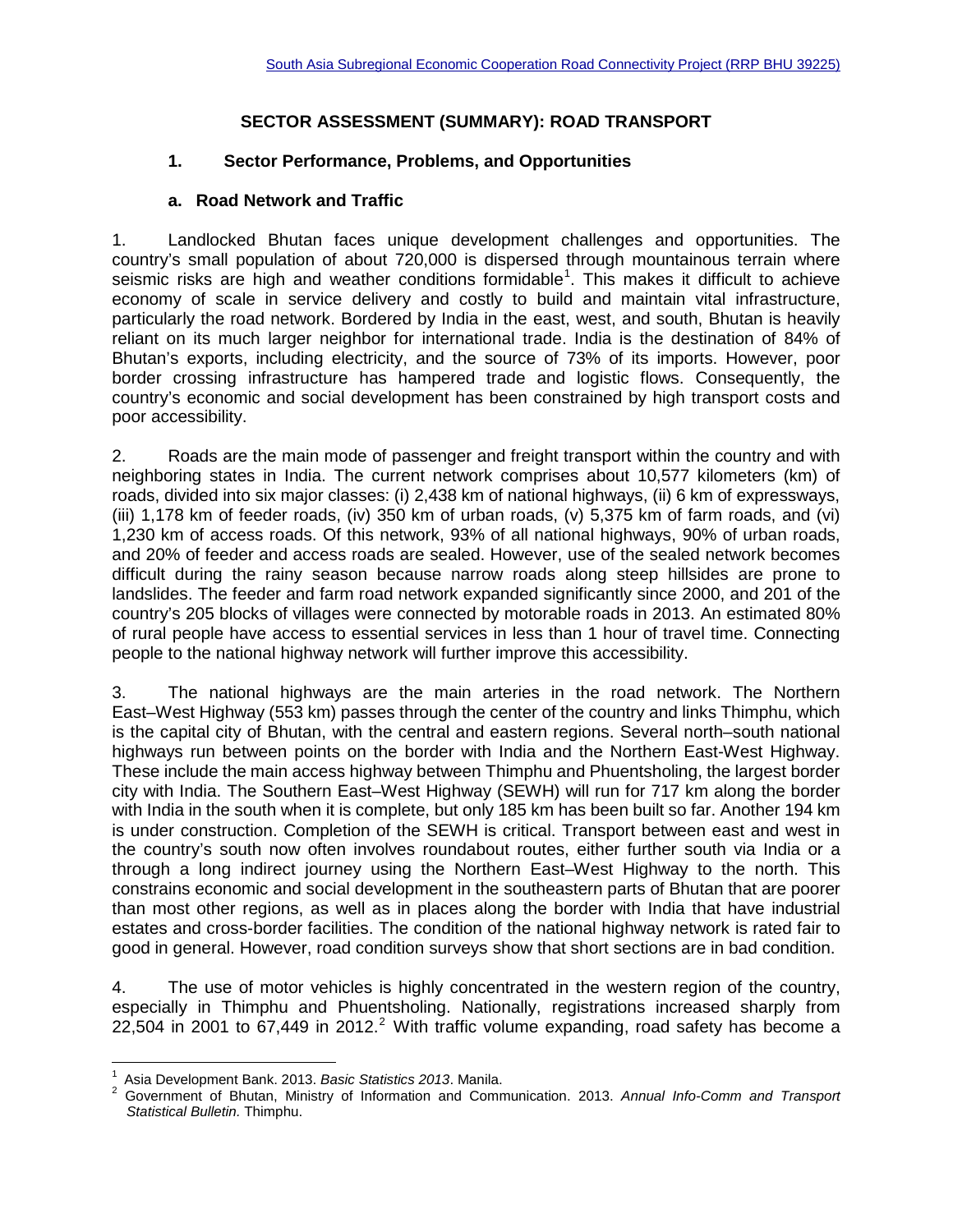growing challenge. The road fatality rate rose from 6.4 deaths per 10,000 registered vehicles in 200[3](#page-1-0) to about 17.0 per 10,000 vehicles in 2011. $3$ 

5. **Border crossings.** The main crossings among the 16 border points between Bhutan and India are at Phuentsholing, Gelephu, Nganglam, and Samdrup Jongkhar. These border crossings connect Bhutan's main north–south highways with the India's national highway network. Phuentsholing, in the west, is the busiest, accounting for 40% of the passenger vehicles, 55% of the trucks, and 28% of the buses crossing between Bhutan and India each day. The inadequacy of the border facilities in dealing with this traffic causes heavy congestion in the city. About 26% of the cross-border traffic at Phuentsholing carries materials and products to and from the Pasakha industrial estate, located 15 km to the east. Provision of direct access between the Pasakha industrial estate and India, a mini dry port in Phuentsholing, and a bypass road between a mini dry port and a national highway will reduce the transport costs for this freight and increase the movement of goods, which would in turn improve Bhutan's trade competitiveness.

6. **Regional cooperation and integration.** In 2001 ADB supported the establishment of the South Asia Subregional Economic Cooperation (SASEC) arrangement between Bangladesh, Bhutan, India, and Nepal. SASEC has emerged as an effective platform, and its transport and trade facilitation working group has been active. In a series of SASEC meetings, the members identified critical projects to be undertaken to develop and improve connections between the SASEC countries. The SASEC members cited the establishment of a mini dry port in Phuentsholing and construction of a direct access road between India and the Pasakha industrial estate as priorities.

## **b. Road Budget**

7. The budget for the road sector during the 11th five-year plan for 2013–2018 is Nu15,996 million (about \$266 million). Of this, 85% is allocated for construction and improvement of roads and 15% for road asset management. The overall 2013 government budget was about \$640 million, of which \$80 million (about 12%) was allotted to the transport sector.

## **c. Road Sector Issues**

8. **Road asset management.** Population density per square kilometer in Bhutan is about 18 persons, far less than the per-square-kilometer populations in other countries in the subregion  $(377)$  in India, 180 in Nepal, and 988 in Bangladesh).<sup>[4](#page-1-1)</sup> The difficulty of meeting the much higher per capita demand for road assets that results from this sparse density is exacerbated by the country's mountainous terrain, its June–September monsoon season, heavy snows during December–February, and geological instability that produces frequent landslides. The road sector must constantly invest in the full spectrum of asset management activities.

9. In general, the Department of Roads (DOR) has followed the principals of effective road asset management to plan, budget, program, and implement road maintenance activities. Adequate human and financial resources have been allocated to keep most of the arterial road network in acceptable condition. The DOR's budget for routine maintenance in 2013 was about

<span id="page-1-0"></span><sup>3</sup> Government of Bhutan. 2013. *The State of the Nation 2012. Two Volumes. Fifth Annual Report of Lyonchhen Jigmi Yoezer Thimley to the 10th Session of the First Parliament*. Thimphu. <sup>4</sup> Government of Bhutan, Gross National Happiness Commission. 2013. *Eleventh Five Year Plan Volume I: Main*   $\overline{\phantom{a}}$ 

<span id="page-1-1"></span>*Document*. Thimphu.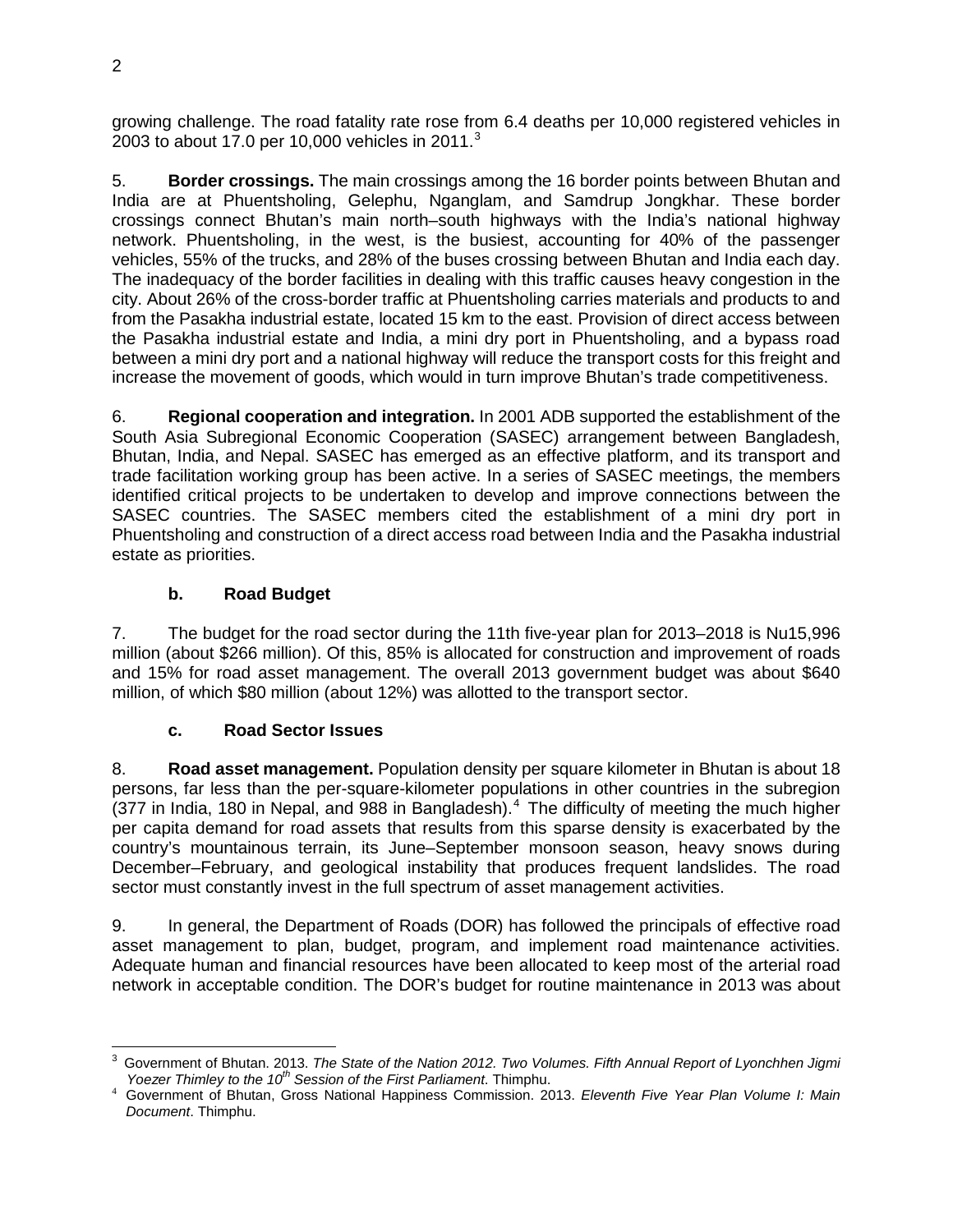Nu18[5](#page-2-0) million, which was enough to finance routine maintenance on all national highways.<sup>5</sup> The budget allocated for periodic maintenance was Nu1,200 million in the 11th five-year plan. Given the experience under the previous plan, which covered 2008-2013, this allocation can be used to resurface about 1,000 km of the national highways.<sup>[6](#page-2-1)</sup> Based on the DOR's inventory database, about 72% of the road network will be maintained at fair or better condition by 2018 when the 11th plan ends. This is an acceptable level for sustainable long-term road asset management.

10. The proper institutional setup is in place to execute a full road asset management model. The 11th plan calls for strengthening the capacity in the road sector to plan, design, build, and maintain the road network. The plan has also accorded high priority to ensuring the sustainability of the road network through programmed routine and periodic maintenance. The DOR reorganized itself in January 2014 by creating a maintenance division for planning and implementing maintenance works.<sup>[7](#page-2-2)</sup> The maintenance division will assume the responsibility of road asset management including data collection, programming, project selection, implementation, and performance monitoring. A systematic approach to data collection is needed to gauge the condition of the network, but that the methodology used should be tailored to accommodate the DOR's normal operations. Continuous support for DOR road asset management from development partners will help to maintain the network adequately.

11. **Road safety.** Although the number of road crashes and deaths declined during 2007-2012, 1,350 crashes and 96 deaths were reported in 2012. The average number of road deaths over the period exceeded 15 deaths per 10,000 vehicles, compared with rates of fewer than 5 deaths per 10,000 vehicles in most developed countries. Further safety improvements are needed, and the government has initiated a long-term, multiagency road safety action plan. Decade of Action for Road Safety, which covers 2011-2020, is the Bhutan government initiative to improve the road safety in the country with Road Safety and Transport Authority (RSTA), traffic police, Department of Roads, Municipal Corporations and Ministry of Health.<sup>[8](#page-2-3)</sup> ADB is providing technical assistance to strengthen the government capacity in road safety. <sup>[9](#page-2-4)</sup>

## **d. Subregional Road Connectivity**

12. A 2007 regional multimodal transport study by the South Asian Association for Regional Cooperation<sup>[10](#page-2-5)</sup> identified priority transport corridors in the subregion. These included the corridor between the Thimphu in Bhutan and Kolkata in India, between Thimphu in Bhutan, Jaigaon in India and Chittagong in Bangladesh, and Samdrop Jongkhar in Bhutan, Guwahati in India, Dhaka in Bangledesh and Kolkata in India. Improving road connectivity between Bhutan and India and providing further connections to other SASEC countries is critical to expanding cross-border trade within South Asia.

<span id="page-2-0"></span><sup>5</sup> Government of Bhutan, Ministry of Finance. 2013. *National Budget: Financial Year 2013-2014*. Thimphu. A recurrent budget of Nu325 million is allocated to the road sector, of which the DOR is allotted 185 million ngultrum<br>for routine maintenance.  $\overline{a}$ 

<span id="page-2-1"></span>for routine maintenance. <sup>6</sup> Government of Bhutan, Ministry of Works and Human Settlement. 2012. *Annual Report: 4th Year of the 10th Plan (July 2011-June 2012)*. Thimphu. The report recorded an average price of Nu. 1.11 million per km for resurfacing

<span id="page-2-2"></span><sup>&</sup>lt;sup>7</sup> Before the reorganization, the DOR comprised four divisions for survey and design, investigation and development, roads, and bridges. In January 2014, the four divisions were reorganized into four new divisions for planning, design, construction, and maintenance.

<span id="page-2-4"></span><span id="page-2-3"></span><sup>8&</sup>lt;br>
Government of Bhutan. 2011. Decade of Action for Road Safety (2011-2020). Thimphu.<br>
9 ADB. 2011. Technical Assistance to Kingdom of Bhutan and Nepal for South Asia Road Safety Programs, Phase 1.<br>
Manila.

<span id="page-2-5"></span><sup>&</sup>lt;sup>10</sup> South Asian Association for Regional Cooperation Secretariat. 2007. *Regional Multimodal Transport Study*. Kathmandu. The study was prepared under ADB. 2004 *Technical Assistance for Promoting South Asian Regional Economic Cooperation*. Manila.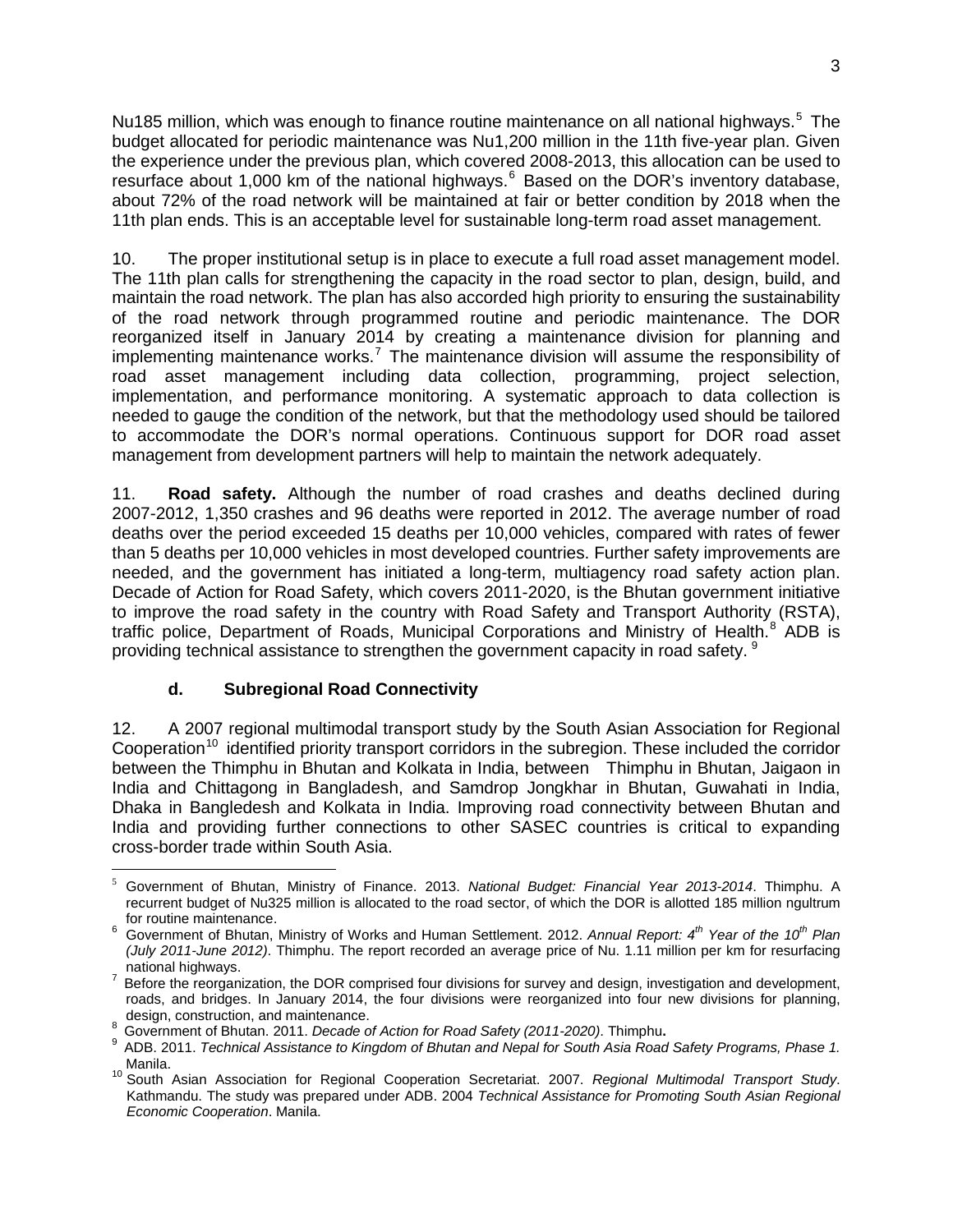13. Customs procedures are not considered the primary cause of delays at many of the ports and borders between the countries in the subregion. These delays are more due to (i) a lack of border infrastructure and poor traffic planning, (ii) the inadequate handling capacity of land ports at borders, and (iii) the need for more cross-border transport agreements. ADB has provided loans and grants to help governments enhance cross-border trucking operations and customs procedures. [11](#page-3-0)

# **2. Government's Sector Strategy**

14. The government's Road Sector Master Plan,  $2007-2027<sup>12</sup>$  $2007-2027<sup>12</sup>$  $2007-2027<sup>12</sup>$  was prepared in 2006 with Asian Development Bank (ADB) assistance.<sup>[13](#page-3-2)</sup> The plan presents a 20-year program for expanding, upgrading, and maintaining the network. In line with this long-term plan, the main aims in the road sector under the 11th five-year plan are to complete the national highway grid, using environment-friendly technology; build and upgrade roads that connect to hydropower projects; and enhance the safety, reliability, and quality of the road network. The first investment priority under the plan is the construction and upgrading of the SEWH, which will require almost Nu7,300 million (about \$122 million), or about 54% of capital expenditures for the road sector during the plan period. Together with the plan to improve the border trade facilities, this will streamline transport and remove inefficiencies at land-border crossings, thus improving domestic and international trade. It will also provide greatly needed better access to the country's remote southeastern communities. The government also aims to reduce the road fatality rate to less than 5 deaths per 10,000 vehicles by 2020 from 17 recorded in 2011.

# **3. ADB Sector Experience and Assistance Program**

15. Three ADB-assisted road projects have been completed in Bhutan. ADB's Road Network Project II, approved in 2009, is ongoing.<sup>[14](#page-3-3)</sup> These helped to improve the Northern East-West Highway and the north–south highways, expand feeder roads, and build parts of the SEWH. Ten ADB technical assistance projects have provided support strategy development, road asset management, and road safety in the road sector. These have raised awareness of key aspects of developing the road sector, but adequate implementation should be further supported.

16. ADB will continue to help the government enhance the main road network, particularly the SEWH. To support the government's goal to boost international and regional trade, ADB will provide support to improve subregional road connectivity with neighboring countries, including transit facilities and logistics in and around Phuentsholing and Pasakha. Environmental safeguards and climate change considerations will be mainstreamed in the design of ADB's investment projects.

17. ADB will continue to facilitate consultations between Bhutan and neighboring countries through regular regional transport forums. ADB will also help (i) strengthen the road asset management system and the resources needed to ensure its sustainability; and (ii) improve road safety conditions, mainly by institutionalizing road safety audits.

<sup>11</sup> ADB. 2012. *Report and Recommendation of the President to the Board of Directors: Proposed Policy-Based Loans*   $\overline{1}$ 

<span id="page-3-1"></span><span id="page-3-0"></span>*and Grants for SASEC Trade Facilitation Program.* Manila. <sup>12</sup> Government of Bhutan, Ministry of Works and Human Settlement. 2006. *Road Sector Master Plan (2007-2027)*.

<span id="page-3-2"></span><sup>&</sup>lt;sup>13</sup> ADB. 2003. *Technical Assistance to the Kingdom of Bhutan for Preparing the Road Network Expansion Project.* Manila. <sup>14</sup> ADB. 2009. *Report and Recommendation of the President to the Board of Directors: Proposed Asian Development* 

<span id="page-3-3"></span>*Fund Grant to Kingdom of Bhutan for Road Network Project II.* Manila.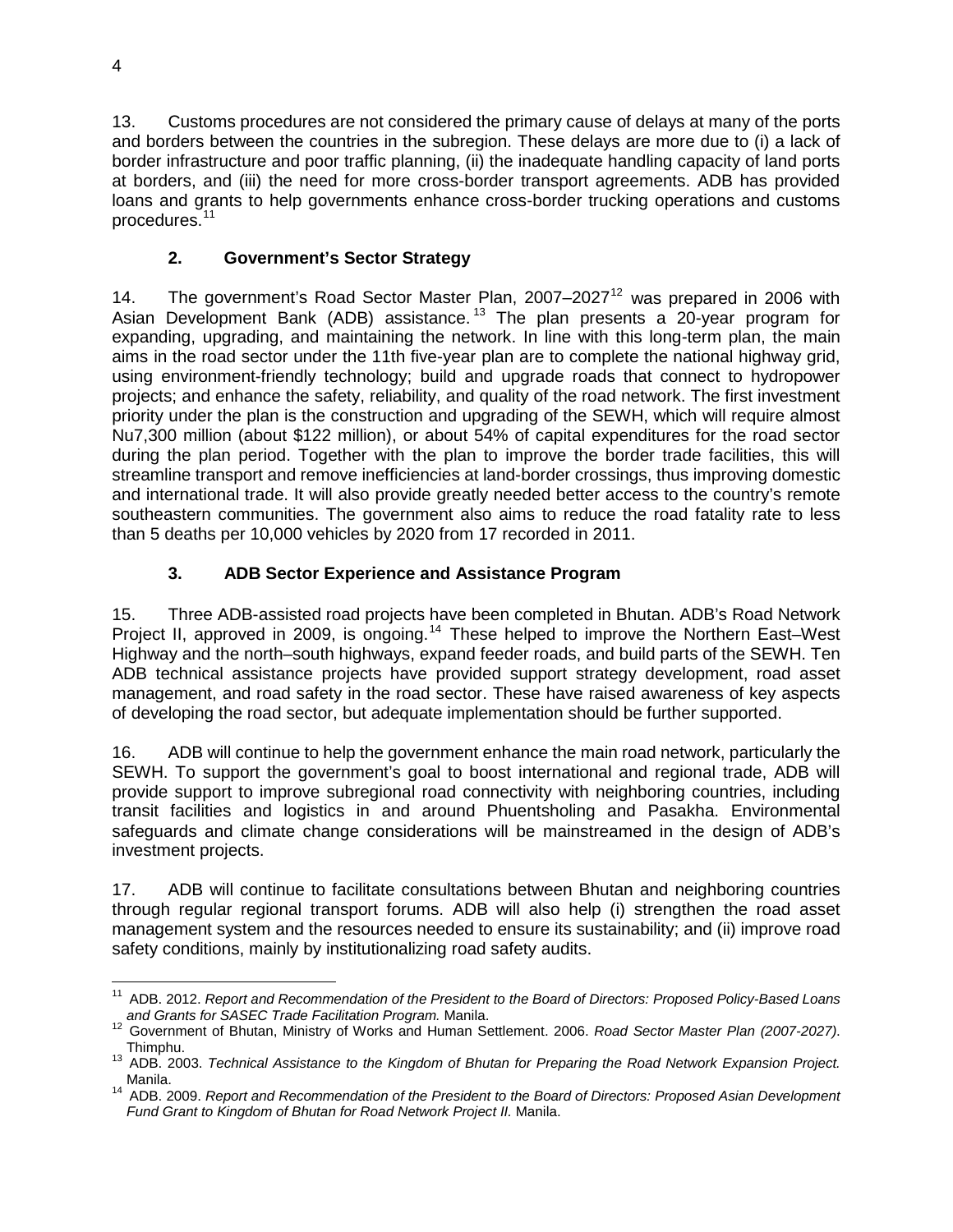#### **PROBLEM TREE**